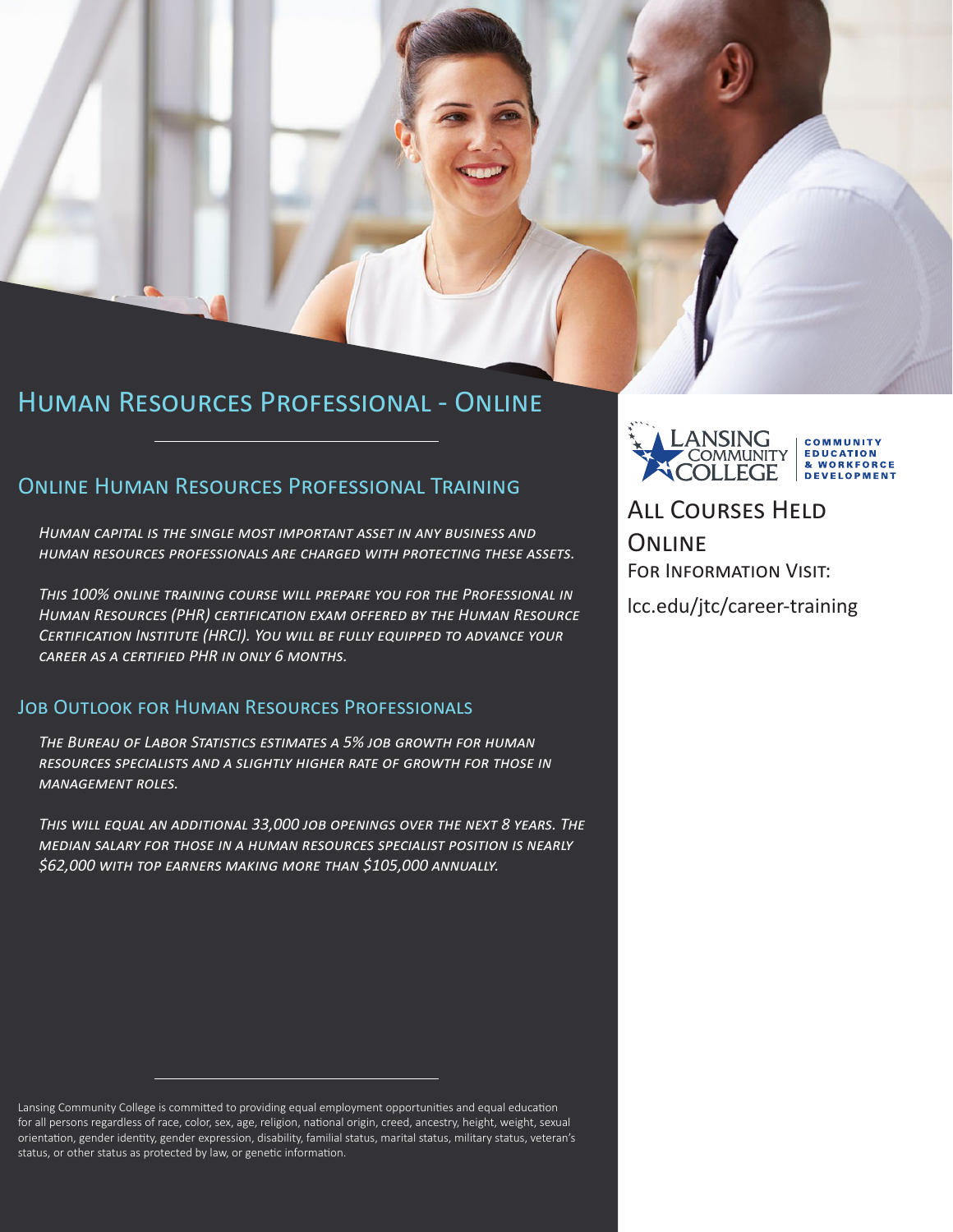## Human Resources Professional - Online

### Course Objectives

*- Be fully prepared for the Professional in Human Resources certification from HRCI*

*- Understand human resources practices, valuable skills related to recruitment and training*

*- Gain foundational knowledge of employment laws and regulations*

*- Develop retention initiatives and best practices for strategic decision making*

### **CURRICULUM**

- *1. INTRODUCTION TO HUMAN RESOURCES*
- *2. HR'S ROLE IN STRATEGY*
- *3. RECRUITING AND HIRING EMPLOYEES*
- *4. TRAINING PROGRAMS*
- *5. COMPENSATION AND BENEFITS*
- *6. EMPLOYEE HEALTH AND SAFETY*
- *7. THE LEGAL ENVIRONMENT*
- *8. MAKING HR DECISIONS*
- *9. AFFIRMATIVE ACTION*
- *10. DIVERSITY*
- *11. EMPLOYEE RIGHTS AND DISCIPLINE*
- *12. TERMINATION*
- *13. INVESTIGATIONS*
- *14. MANAGING LABOR RELATIONS*
- *15. CREATING A HIGH-PERFORMANCE WORKPLACE*
- *16. GLOBAL HUMAN RESOURCES*
- *17. RETENTION*
- *18. MOTIVATION, REWARDS, AND RECOGNITION*
- *19. PREPARING FOR THE PHR EXAM*



# All Courses Held **ONLINE**

For Information Visit:

lcc.edu/jtc/career-training

Lansing Community College is committed to providing equal employment opportunities and equal education for all persons regardless of race, color, sex, age, religion, national origin, creed, ancestry, height, weight, sexual orientation, gender identity, gender expression, disability, familial status, marital status, military status, veteran's status, or other status as protected by law, or genetic information.